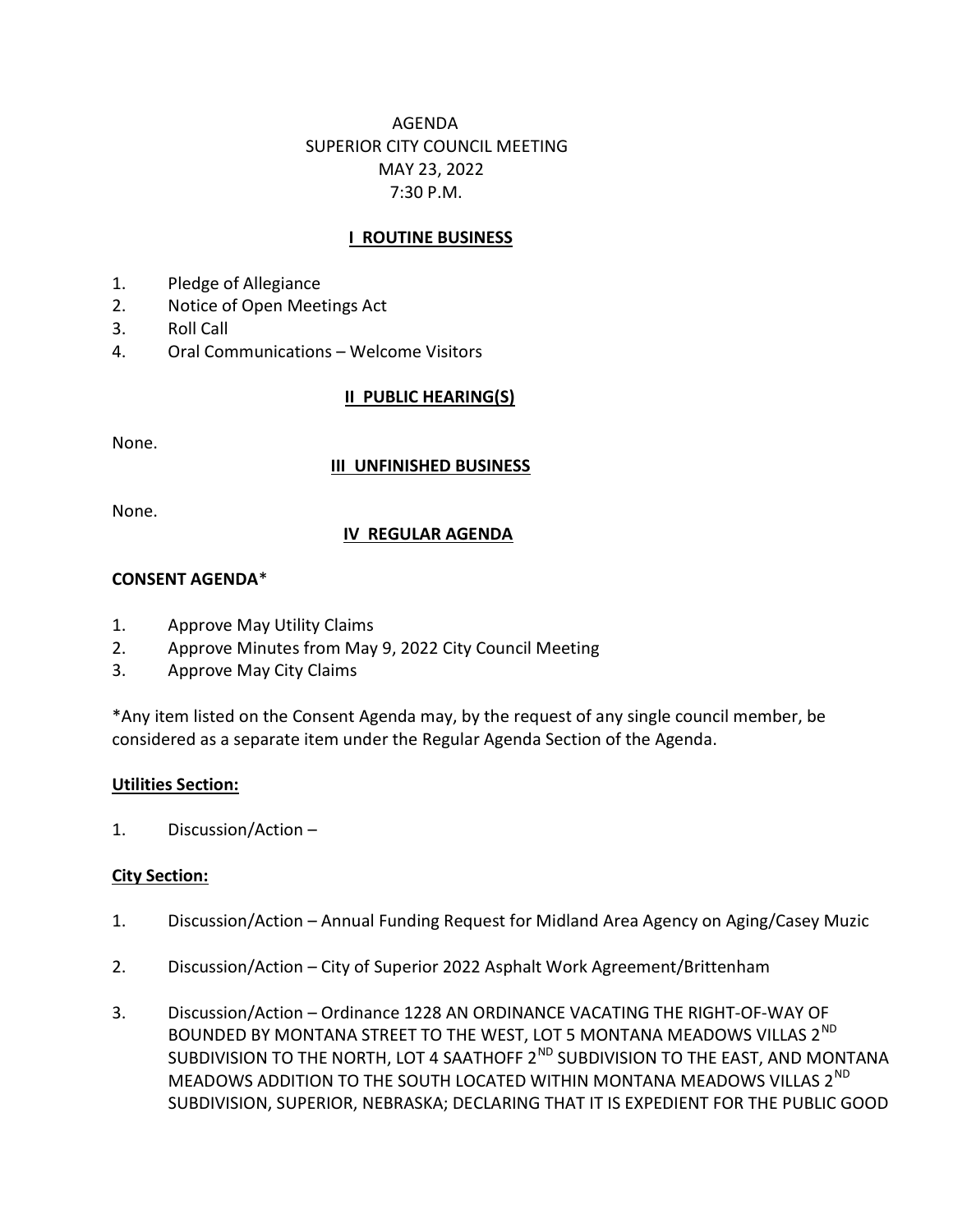AND IN THE BEST INTEREST OF THE MUNICIPALITY; ELIMINATING THE NEED FOR PROCEDURE TO ASCERTAIN SPECIAL DAMAGES TO ABUTTING PROPERTY OWNERS IN VIEW OF WAIVER AND CONSENT TO THE VACATION THAT HAS BEEN SIGNED BY ALL ABUTTING PROPERTY OWNERS/Brittenham

- 4. Discussion/Action Approval of SDL (Special Designated License) for Superior Bowl June 4/Lexi Saathoff
- 5. Discussion/Action Permission to Block Alley Between Commercial and Kansas Streets and 4<sup>th</sup> and 5<sup>th</sup> Streets May 31 through June 7/Steve Fox
- 6. Discussion/Action Add-on to Brandon Fullerton Loan \$35,000 2022-LB840-01 for Unseen Problems/Mary Scroggins
- 7. Discussion/Action Business Expansion Loan for Jason Crouch \$50,000 2022-REDLG1-02/Mary **Scroggins**
- 8. Discussion/Action Change Arrangement of Loans for Perrie's Steak & Smoke House/Mary **Scroggins**
- 9. Discussion/Action Park Department Temporary Position Hiring Decision (Bill Hamilton)/Brittenham
- 10. Discussion/Action 2022 Assistant Pool Managers/Brittenham
- 11. Discussion/Action Additional Lifeguard Hires/Brittenham
- 12. Discussion/Action Resolution 2022-10 Regarding Ambulance Agreement with the City of Superior and Hardy Rural/Diehl
- 13. Discussion/Action Resolution 2022-11 Designating Check Signers for the BOOM Revolving Checking Account with Home Federal/Diehl
- 14. Discussion/Action Ordinance 1227 AN ORDINANCE TO AMEND ORDINANCE 112.05 OF THE CITY OF SUPERIOR CODE OF ORDINANCES TO UPDATE THE AGE TO 21 FOR SALES TO PERSONS UNDER 19 PROHIBITED REGARDING TOBACCO SALES; TO PROVIDE FOR THE REPEAL OF TH PUBLICATION OF THE ORDINANCE IN PAMPHLET FORM./Diehl
- 15. Discussion/Action Appointment of Camie Kroeger for Vacant Position on the Park & Cemetery Board/Mayor Peterson
- 16. Discussion/Action Appointment of Bev Beavers for Vacant Position on the Library Board/ Mayor Peterson